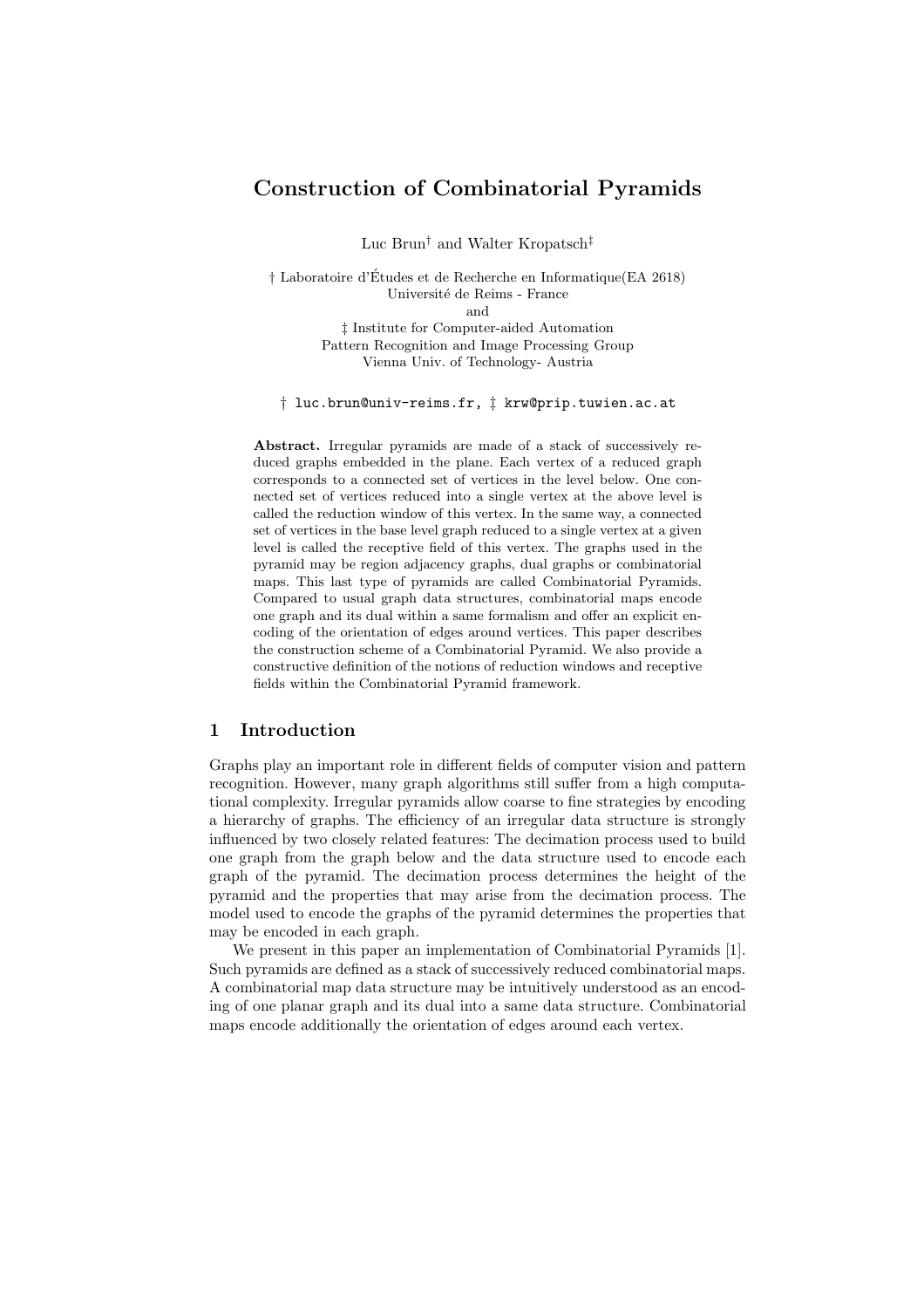The remaining of this paper is organized as follows: We present in section 2 the decimation process used within the irregular pyramid framework and two graph encodings. The combinatorial map model is presented in Section 3. The construction scheme of a Combinatorial Pyramid is then presented in Section 4. We also describe in this section the notions of reduction window and receptive fields within the Combinatorial Pyramid framework. This section concludes with an application of Combinatorial Pyramids to the segmentation framework.

# 2 Irregular Pyramids

The irregular pyramids are defined as a stack of successively reduced graphs, each graph being built from the graph below by selecting a set of vertices named surviving vertices and mapping each non-surviving vertex to a surviving one [8]. This reduction operation was first introduced by Meer [7, 8] as a stochastic process. Using such framework, the graph  $G_{l+1} = (V_{l+1}, E_{l+1})$  defined at level  $l+1$ is deduced from the graph defined at level  $l$  by the following steps:

- 1. The selection of the vertices of  $G_{l+1}$  among  $V_l$ . These vertices are the surviving vertices of the decimation process.
- 2. A link of each non surviving vertex to a surviving one. This step defines a partition of  $V_l$ .
- 3. A definition of the adjacency relationships between the vertices of  $G_{l+1}$  in order to define  $E_{l+1}$ .

#### 2.1 Simple graph pyramids

In order to obtain a fixed decimation ratio between each level, Meer [7] imposes the following constraints on the set of surviving vertices:

$$
\forall v \in V_l - V_{l+1} \; \exists v' \in V_{l+1} : (v, v') \in E_l \tag{1}
$$

$$
\forall (v, v') \in V_{l+1}^2 : (v, v') \notin E_l \tag{2}
$$

Constraint (1) insures that each non-surviving vertex is adjacent to at least a surviving one. Constraint (2) insures that two adjacent vertices cannot both survive. These constraints define a *maximal independent set* (MIS).

Meer [7] defines a set of surviving vertices fulfilling the maximal independent set requirements thanks to a stochastic process: A variable  $x_i$  is associated to each vertex  $v_i$  and each vertex associated to a local maximum of this variable survives. Since two adjacent vertices can not both represent a local maximum of the variable, the constraint (2) is satisfied. However, some vertices may not represent a local maximum of the random variable while having only non surviving neighbors. The constraint (1) is in this case violated. The determination of the MIS is thus performed thanks to an iterative process [8, 6]. Jolion [5] and Haxhimusa et al. [4] have recently proposed two improvements of this iterative decimation process.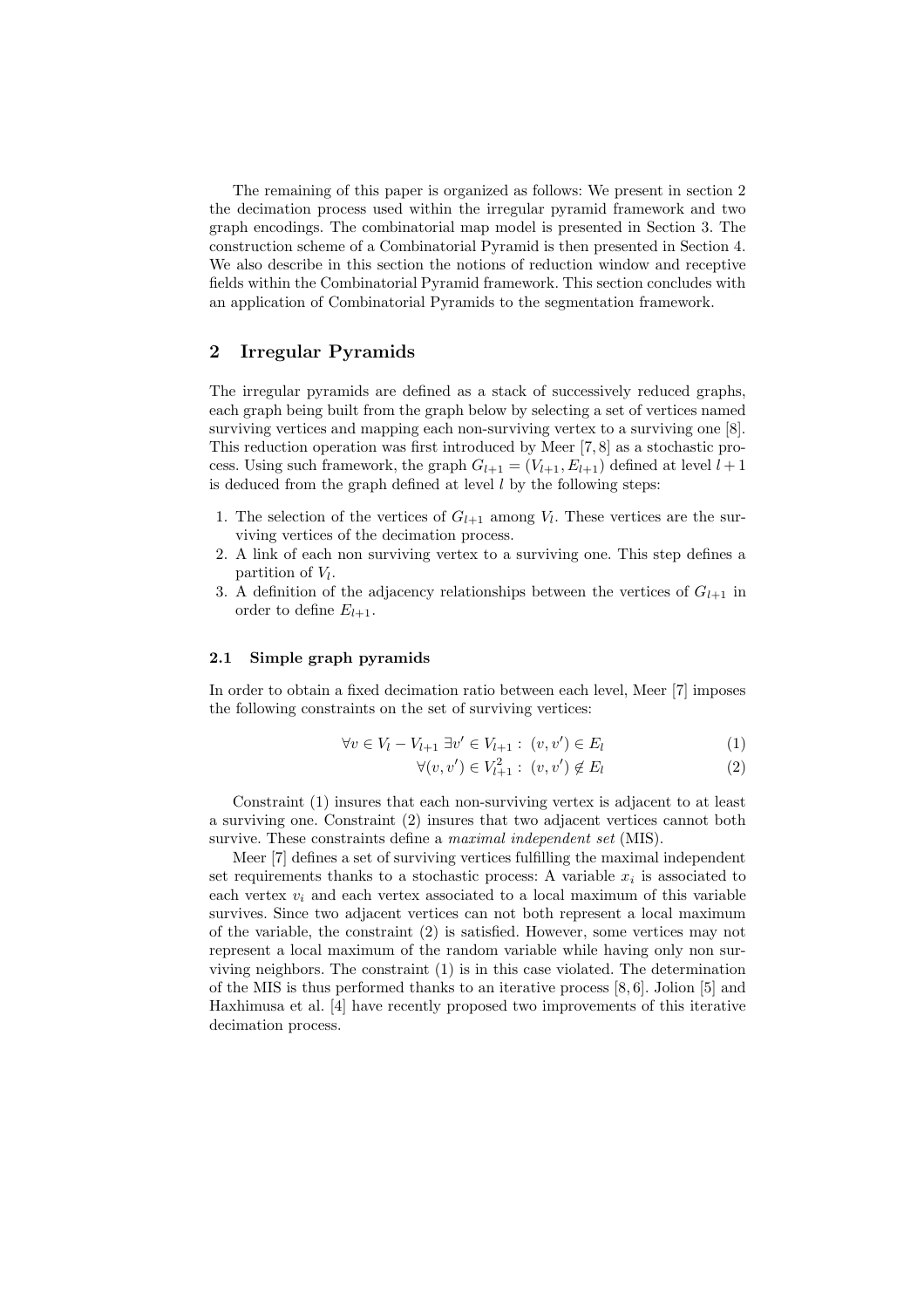Meer [7] uses as variable  $x_i$  a random variable uniformly distributed between [0, 1]. This purely random process has been adapted by Montanvert [8] to the connected component analysis framework by restricting the decimation process to a set of subgraphs of the graph  $G_l$ . This restriction of the decimation process is performed by a function  $\lambda(v, v')$  defined on each couple of adjacent vertices v and v' and such that  $\lambda(v, v') = 1$  if v and v' belong to the same subgraph and 0 otherwise. Jolion [6] proposed to use an interest operator such as the variance computed on a neighborhood of each vertex rather the random variable. Using such a reduction scheme, surviving vertices are located on homogeneous parts of the image.

Given the set of surviving vertices, Meer and Montanvert [7, 8] connect each non surviving vertex to its surviving neighbor whose random variable is maximum. Jolion [6] uses a contrast operator such as the difference of gray levels to connect each non surviving vertex to its surviving neighbor with the closest gray level.

Note that within the segmentation framework, the use of the function  $\lambda$ defined by Montanvert [8] supposes to define first an implicit partitioning of the current graph in order to set the value of  $\lambda(v, v')$  for each couple of vertices. Using the interest and contrast operators defined by Jolion the partition of the graph is built during the decimation process. The set of non surviving vertices connected to a surviving vertex defines its reduction window of the surviving vertex and thus the parent child relationship between two consecutive levels.

The final set of surviving vertices defined on  $V_l$  corresponds to the set of vertices  $V_{l+1}$  of the reduced graph  $G_{l+1} = (V_{l+1}, E_{l+1})$ . The set of edges  $E_{l+1}$  of  $G_{l+1}$  is defined by connecting by an edge in  $G_{l+1}$  any couple of surviving vertices having adjacent children.

#### 2.2 Dual Graph pyramids

Using the reduction scheme defined in Section 2.1, two surviving vertices in  $G_l$ are connected in  $G_{l+1}$  if they have at least two adjacent children. Two reduction windows adjacent by more than a couple of children will thus be connected by a single edge in the reduced graph. The stack of graphs produced by the above decimation process is thus a stack of simple graphs (i.e. graphs without self-loops nor double edges). Such graphs does not allow to encode multiple boundaries between regions nor inclusions relationships. This drawback may be overcome by using the dual graph pyramids introduced by Willersin and Kropatsch [10]. Within the dual graph pyramid framework the reduction process is performed by a set of edge contractions. The edge contraction operation collapses into one vertex two vertices adjacent by an edge and remove the edge. In order to keep the number of connected components of the initial graph, the set of edges to be contracted in a graph  $G_l$  of the pyramid must forms a forest of  $G_l$ . The resulting set of edges is called a contraction kernel. Using the decimation process described in Section 2.1, each non surviving vertex  $v$  is adjacent to its father  $v'$ . If we select one edge between  $v$  and  $v'$  for each non surviving vertex  $v$ , the resulting set of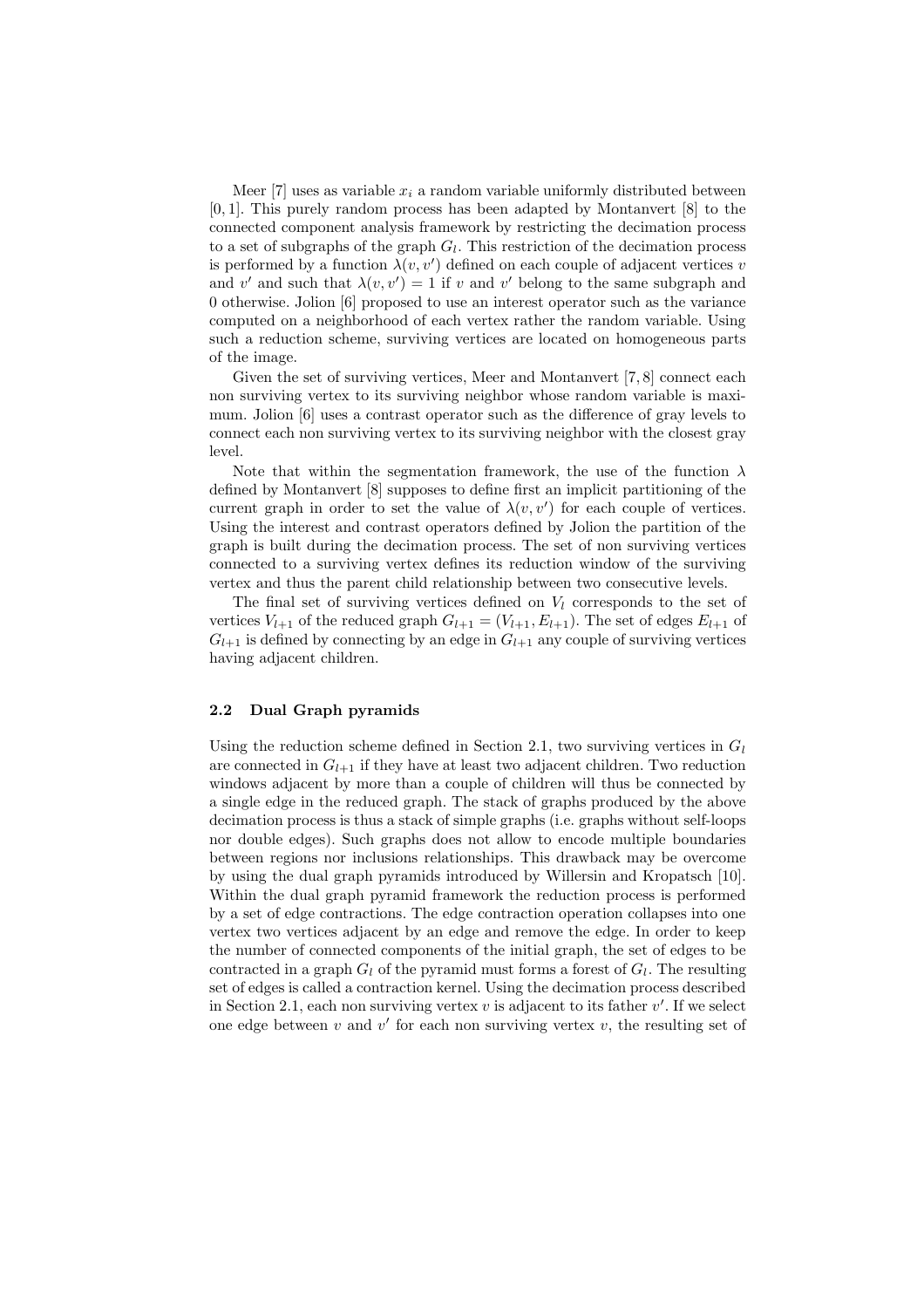darts  $K$  forms a forest of the initial graph composed of trees of depth 1. This set encodes thus a contraction kernel.

The contraction of a graph reduces the number of vertices while maintaining the connections to other vertices. As a consequence some redundant edges such as self-loops or double edges may occur, some encode relevant topological relations (e.g. an island in a lake) others can be removed without any harm to the involved topology. These redundant edges may be characterized in the dual of the contracted graph. The removal of such edges is called a dual decimation step and the set of removed edges is called a removal kernel.

Using the dual graph pyramid framework each receptive field is a connected set of vertices in the base level. Moreover, each edge between two vertices encodes an unique connected boundary between the associated receptive fields. Finally, the use of self-loops within the hierarchy allows to differentiate adjacency relationships between receptive fields from inclusion relations.

# 3 Combinatorial maps

A combinatorial map may be seen as a planar graph  $G = (V, E)$  encoding explicitly the orientation of edges around a given vertex. First the edges of  $E$  are split into two half edges called *darts*, each dart having its origin at the vertex it is attached to. The fact that two half-edges (darts) stem from the same edge is recorded in the reverse permutation  $\alpha$ . A second permutation  $\sigma$  encodes the set of darts encountered when turning counterclockwise around a vertex.

A combinatorial map is thus defined by a triplet  $G = (\mathcal{D}, \sigma, \alpha)$ , where  $\mathcal D$  is the set of darts and  $\sigma$ ,  $\alpha$  are two permutations defined on  $\mathcal{D}$  such that  $\alpha$  is an involution:

$$
\forall d \in \mathcal{D} \quad \alpha^2(d) = d \tag{3}
$$

Given a dart d and a permutation  $\pi$ , the  $\pi$ -orbit of d denoted by  $\pi^*(d)$  is the series of darts  $(\pi^i(d))_{i\in\mathbb{N}}$  defined by the successive applications of  $\pi$  on the dart d. The  $\sigma$  and  $\alpha$  orbits of a dart d will be respectively denoted by  $\sigma^*(d)$  and  $\alpha^*(d)$ .

Each vertex of a combinatorial map  $G = (\mathcal{D}, \sigma, \alpha)$  is implicitly encoded by its  $\sigma$  orbit. This implicit encoding may be transformed into an explicit one by using a vertex's labeling function [1]. Such a function, denoted by  $\mu$  associates to each dart d a label which identifies its  $\sigma$ -orbit  $\sigma^*(d)$ . More precisely a vertex's labeling function should satisfy:

$$
\forall (d, d')^2 \in \mathcal{D} \mu(d) = \mu(d') \Leftrightarrow \sigma^*(d) = \sigma^*(d')
$$

For example, if darts are encoded by integers, the function  $\mu(d) = min_{d' \in \sigma^*(d)} \{d'\}$ defines a valid vertex's labeling function.

Given a combinatorial map  $G = (\mathcal{D}, \sigma, \alpha)$ , its dual is defined by  $\overline{G} = (\mathcal{D}, \varphi, \alpha)$ with  $\varphi = \sigma \circ \alpha$ . The orbits of the permutation  $\varphi$  encode the set of darts encountered when turning around a face of G More details about combinatorial maps may be found in  $[2, 1]$ .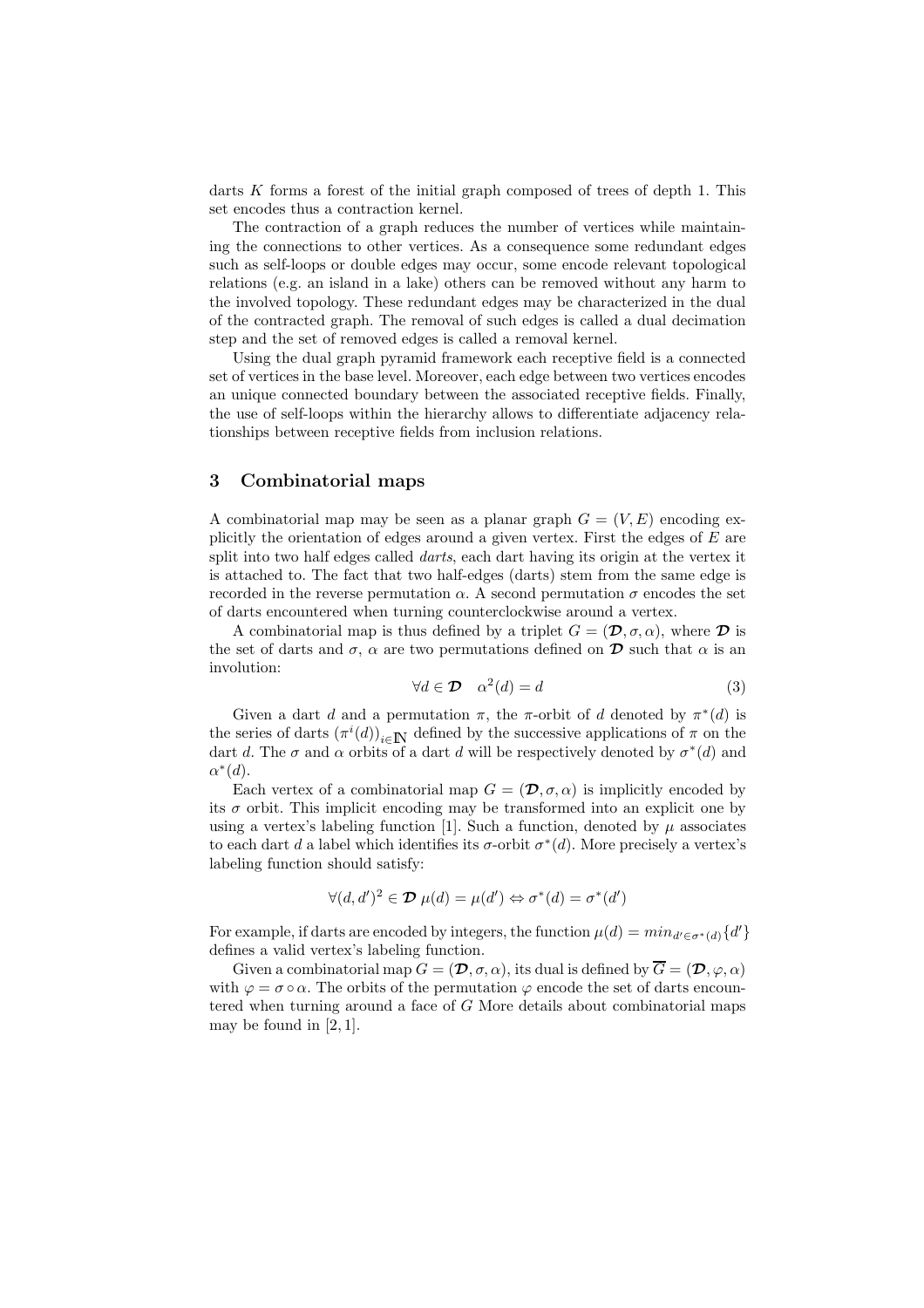# 4 Combinatorial Pyramids

As in the dual graph pyramid scheme [10] (Section 2), a combinatorial pyramid is defined by an initial combinatorial map successively reduced by a sequence of contraction or removal operations respectively encoded by contraction and removal kernels.

#### 4.1 Constructing Contraction Kernels using Union-Find

As mentioned in Section 2, Jolion [6] and Montanvert [8] have proposed two different methods to decimate a graph. These methods may be adapted to build a contraction kernel by selecting one edge between each non surviving vertex and its father(Section 2.2).

We have encoded the decimation process defined by Jolion [6]. Our implementation uses conjointly the interest and contrast operators defined by Jolion, with the function  $\lambda$  defined by Montanvert. This last function is used to forbid the attachment of some non surviving vertices to surviving ones. A similar result may be obtained by setting the contrast operator to an infinite value for such couple of vertices.

The method of Montanvert [8] is based on an implicit partitioning of the graph. Such a partitioning may be obtained by using, for example, a clustering algorithm on the value attached to each vertex. Within this context the design of a contraction kernel is equivalent to the design to a spanning forest of the graph. This problem may be solved efficiently using union and find operations [3] on sequential or on parallel machines with few processors using.

Within this technique each tree of a contraction kernel is encoded by storing in each vertex a reference to its father. The father of each vertex is initialized by  $father(v) = v$ . The find operation applied on a vertex v determines the root of the tree containing v. The union operation merge two trees into one. Given two vertices  $v_1$  and  $v_2$  whose father must be merged  $(\lambda(father(v_1), father(v_2)) = 1)$ the union of both trees is performed by setting the "grand-father"' of one of the two vertices, say  $v_1$  to the father of  $v_2$ . We have thus  $father(father(v_1)) =$  $father(v_2)$ . Using such a construction scheme for contraction kernels, the time complexity of the algorithm is dominated by the number of indirections required to find the father of each vertex. Indeed, if one vertex  $v_1$  is merged to  $v_2$  and then  $v_2$  to  $v_3$ , we have  $father(v_1) = v_2$  and  $father(v_2) = v_3$ . The determination of the father of  $v_1$  requires thus 2 indirections. These indirections may be suppressed by using the algorithm find compress (Algorithm 1) which connects directly to the root all the nodes in the branch of the tree which connect one vertex to its root.

The construction of the contraction kernel is performed by Algorithm 2. The test performed on line 12 of Algorithm 2 merges two trees, if their associated roots are different and if the regions encoded by these trees should be merged according to the function  $\lambda$ . The function  $\mu$  used on lines 10 and 11 encodes the vertices and is defined in Section 3.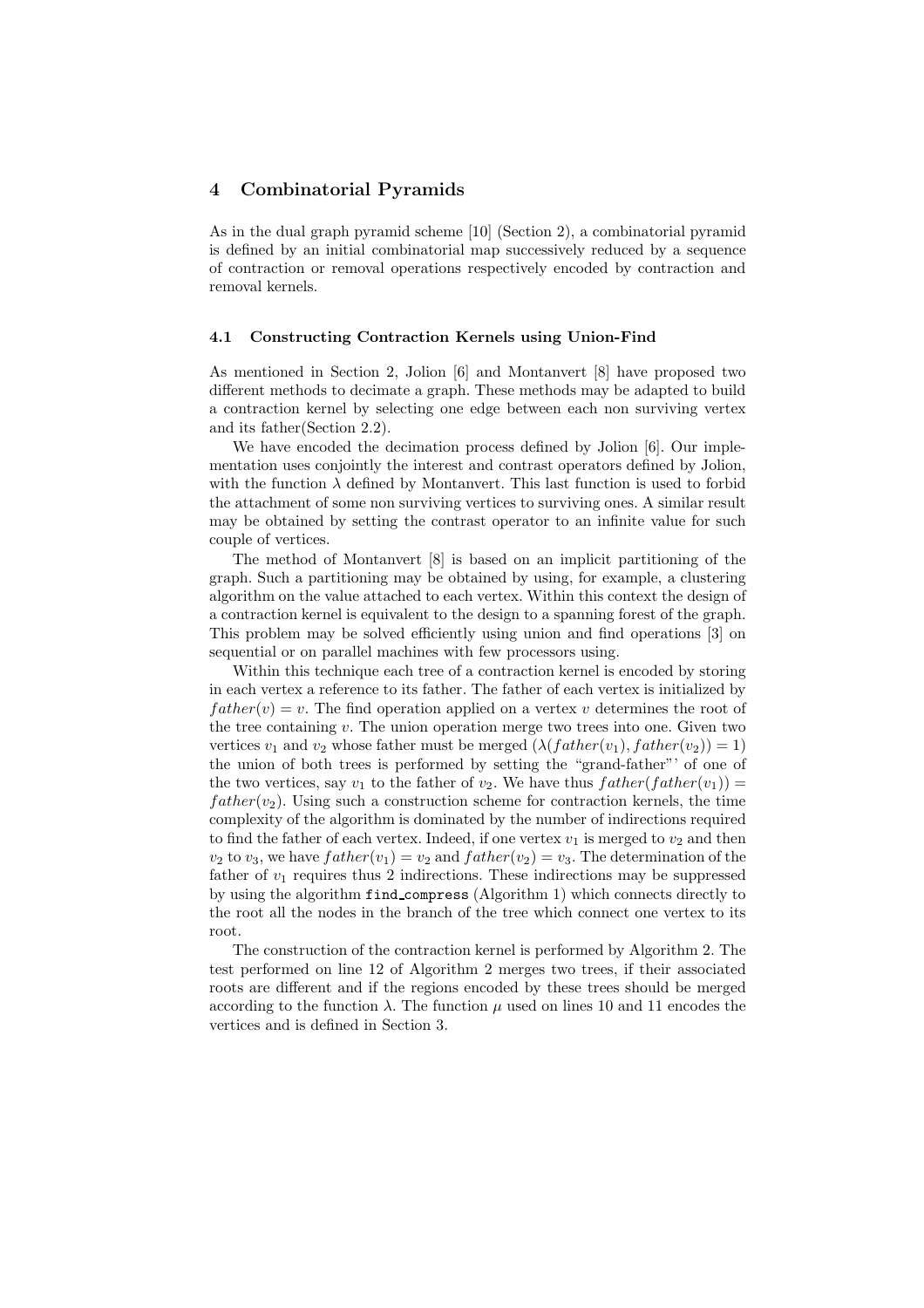

Algorithm 1: The find compress algorithm.

|                    |          | execution times Union & Find Iterative Decimation |
|--------------------|----------|---------------------------------------------------|
| $64 \times 64$     | $0.01$ s | $0.39$ s                                          |
| $128 \times 128$   | $0.04$ s | $3.13$ s                                          |
| $256 \times 256$   | $0.19$ s | $24.65$ s                                         |
| $512 \times 512$   | $0.78$ s | $3 \text{ min } 14$ s                             |
| $1024 \times 1024$ | 3.5s     | $25 \text{ min } 33 \text{ s}$                    |

Table 1. Execution times required by the iterative decimation process and the one based on union and find operations.

Let us consider a combinatorial map  $G_l = (\mathcal{SD}_l, \sigma_l, \alpha)$  reduced to  $G_{l+1} =$  $(\mathcal{SD}_{l+1} = \mathcal{SD}_l - K_{l+1}, \sigma_{l+1}, \alpha)$  by  $K_{l+1}$ . Since an union operation is performed for each edge added to the contraction kernel  $K_{l+1}$ , the number of union performed by the algorithm is equal to  $|K_{l+1}|$ . In the same way, we perform two find compress operations for each dart, the total number of find compress operations performed by the algorithm is thus equal to  $2|\mathcal{SD}_l|$ . Based on the previous considerations it can be shown [9] that the sequential complexity of Algorithm 2 is equal to  $\mathcal{O}(2\beta(2|\mathcal{SD}_l|, |K|)|\mathcal{SD}_l|)$  where  $\beta$  is a very low growing function.

Tables 1 compares the execution times on a sequential machine of the decimation processes using the iterative definition of survivors (Section 2) and the union and find operations. Both decimation processes reduce a  $2^n \times 2^n$  image to a single vertex. Note that the number  $|\mathcal{SD}_l|$  of initial darts is, in this case a linear function of the size  $2^{2n}$  of the input image. This size is multiplied by 4 between each line of Table 1. The execution time of the Union & Find algorithm is also multiplied by 4 between each line. The complexity of the Union & Find algorithm is thus found to be linear according to the size of the image on this experiment. On the other hand, the execution times of the iterative decimation process is approximately multiplied by 8 between each line. The complexity of this algorithm is thus not linear on this experiment.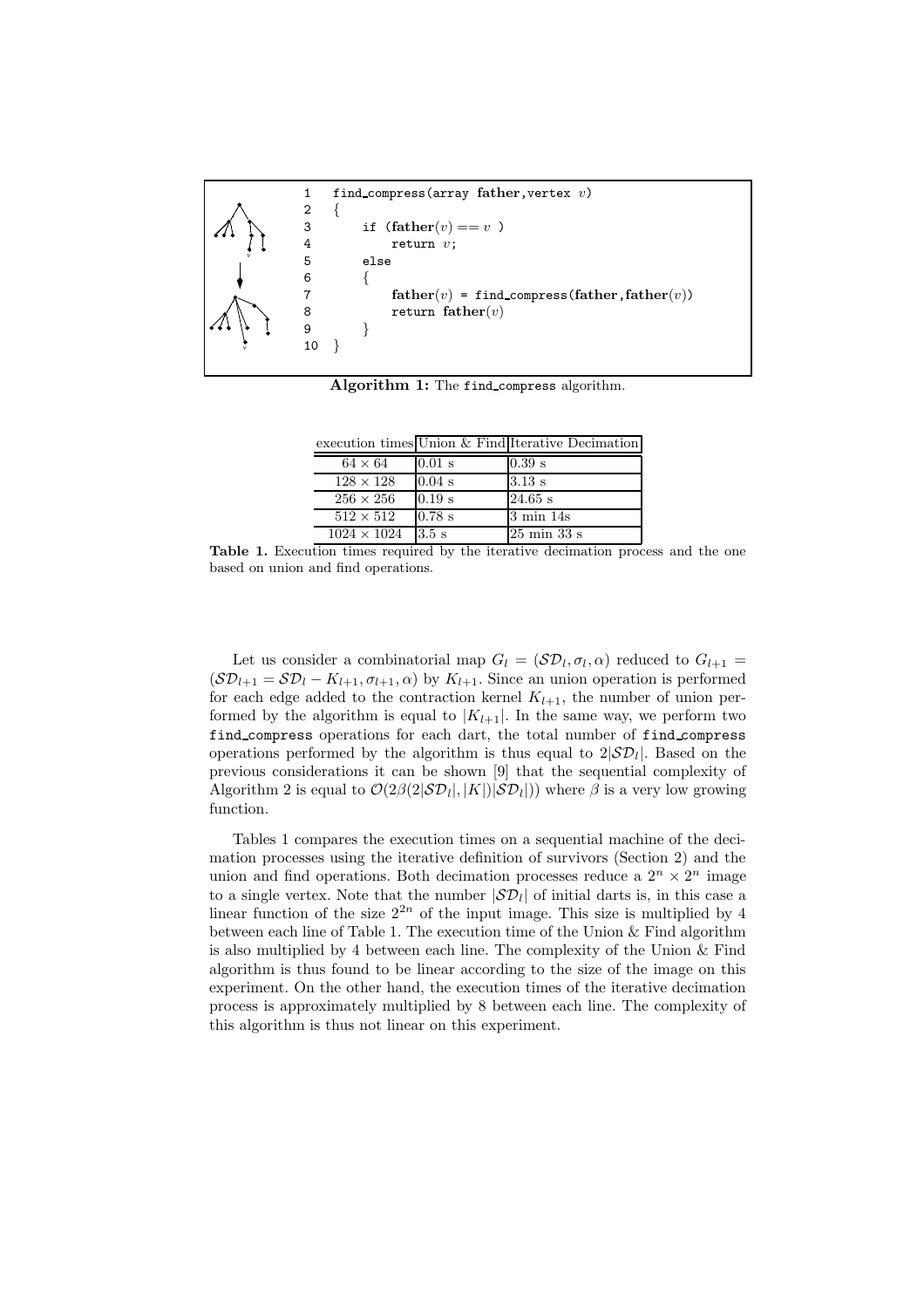```
1 define kernel(pyramide P, function lambda)
2 {
3 contraction kernel K = \emptyset4 top of the pyramid G_l = (\mathcal{SD}_l, \sigma_l, \alpha)5
6 For any vertex v in G_l7 father(v) = v8 For any dart b \in \mathcal{D}_l9 {
10 f_1= find_compress(father, \mu(b))
11 f_2= find_compress(father, \mu(\alpha(b)))
12 if (f_1 := f_2 \text{ and } \text{lambda}(f_1, f_2))13 {
14 K = K \cup \{\alpha^*(b)\}15 father(f_1) = f_216 }
17 }
18 return K19 }
```
Algorithm 2: Computation of a contraction kernel

# 4.2 Removals Kernels

Given a combinatorial map  $G = (\mathcal{D}, \sigma, \alpha)$  and a contraction kernel K, the contracted combinatorial map  $G' = (\mathcal{SD} = \mathcal{D} - K, \sigma', \alpha)$  may contain redundant edges corresponding to double edges or empty-self-loops (Section 2.2). An empty self loop  $\alpha^*(d)$  is characterized [1] in G' by  $\varphi'(d) = d$ . Note that the removal of an edge  $\alpha^*(d)$  corresponding to and empty self loop may create a new empty self-loop  $\alpha^*(\sigma(d))$  if  $\alpha^*(d)$  and  $\alpha^*(\sigma(d))$  define nested loops. The removal operation is thus performed by an iterative process which first removes the empty self-loop  $\alpha^*(d)$  characterized by  $\varphi'(d) = d$  and then removes each dart  $\sigma^n(d)$ which become an empty self loop after the removal of  $\sigma^{n-1}(d)$ . In the same way, double edges are characterized [1] in G' by  $\varphi^2(\sigma(d)) = \alpha(d)$ . Such darts are also removed iteratively by checking the double edge condition for the sequence of  $\sigma$ successors of the dart d defining the first double edge.

#### 4.3 Computing the reduced combinatorial maps

The creation of the reduced combinatorial map from a contraction or a removal kernel is performed in parallel by using dart's reduction window [1]. Given a combinatorial map  $G = (\mathcal{D}, \sigma, \alpha)$ , a kernel K and a surviving dart  $d \in \mathcal{SD}$  $\mathcal{D} - K$ , the reduction window of d is either equal to:

$$
RW(d) = d, \sigma(d), \ldots, \sigma^{n-1}(d)
$$

with  $n = Min\{p \in \mathbb{N}^* \mid \sigma^p(d) \in \mathcal{SD}\}\$ if K is a removal kernel or

$$
RW(d) = d, \varphi(\alpha(d)), \dots, \varphi^{n-1}(\alpha(d))
$$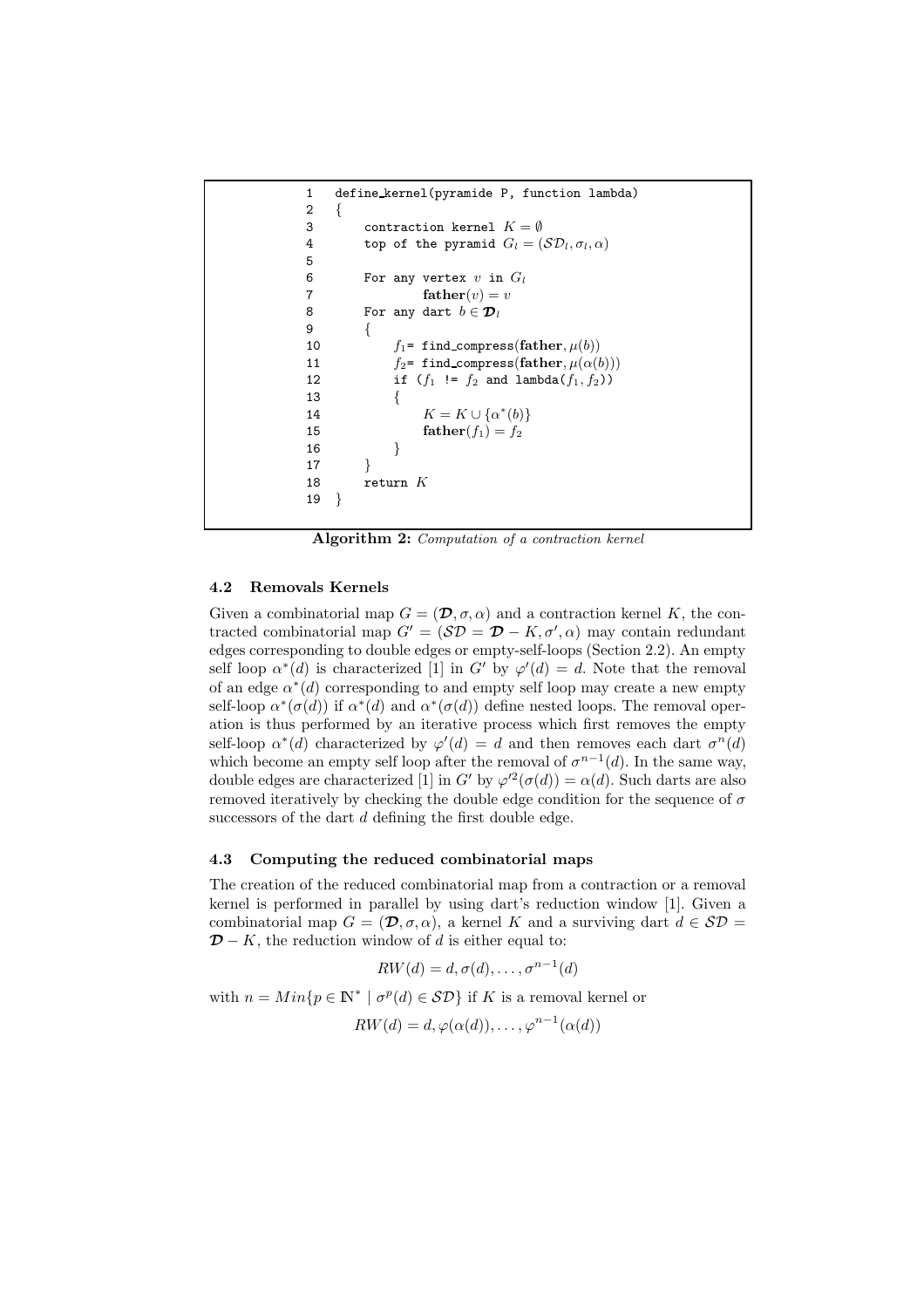with  $n = Min\{p \in \mathbb{N}^* \mid \varphi^p(\alpha(d)) \in \mathcal{SD}\}\,$ , if K is a contraction kernel.

Given a kernel K and a surviving dart  $d \in \mathcal{SD}$ , such that  $RW(d) = d.d_1 \dots d_p$ , the successor of d within the reduced combinatorial map  $G' = G/K = (\mathcal{SD}, \sigma', \alpha)$ is retrieved from  $RW(d) = d.d_1 \ldots d_p$  by [1]:

$$
\sigma'(d) = \begin{cases} \sigma(d_p) \text{ if } K \text{ is a removal kernel} \\ \varphi(d_p) \text{ if } K \text{ is a contraction kernel} \end{cases}
$$
(4)

Note that the reduction window of a surviving dart d connects  $d \in G'$  to a sequence of darts in the initial combinatorial map  $G$ . The notion of dart's reduction window connects thus two successive levels of the pyramid and corresponds to the usual notion of reduction window [8].

Within the combinatorial pyramid framework each vertex defined at level  $i$ is encoded by its  $\sigma_i$ -orbit. The reduction window of such a vertex is defined as the concatenation of the darts belonging to its  $\sigma_i$ -orbit:

$$
RW_i(\sigma_i^*(d)) = \bigodot_{j=1}^n RW_i(d_j)
$$

with  $\sigma_i^*(d) = (d_1, \ldots, d_p)$ . The symbol  $\bigodot$  denotes the concatenation operator.

# 4.4 Receptive Fields

Dart's reduction windows allow us to reduce a combinatorial map using either contraction or removal kernels. Starting from an initial combinatorial map  $G_0$ and given a sequence of kernels  $K_1, \ldots, K_n$  we can thus build the sequence of reduced combinatorial maps  $G_0, G_1, \ldots, G_n$ .

The transitive closure of the father-child relationship defined by the dart's reduction window corresponds to the notion of dart's receptive field. A dart's receptive field connects one dart in a combinatorial map  $G_i = (\mathcal{SD}_i, \sigma_i, \alpha)$  to a sequence of darts defined in the base level combinatorial map  $G_0 = (\mathcal{D}, \sigma, \alpha)$ . These sequences are defined [1] recursively by  $RF_0(d) = d$  for any  $d \in \mathcal{D}$  and:

$$
\forall i \in \{1, ..., n\}, \forall d \in \mathcal{SD}_i
$$
  
\n
$$
RF_i(d) = \begin{cases} \bigodot_{j=1}^p RF_{i-1}(d_j) & \text{if } K_i \text{ is a removal kernel} \\ \bigodot_{j=1}^p d_j RF_{i-1}^*(\alpha(d_j)) & \text{if } K_i \text{ is a contraction kernel} \end{cases}
$$
\n(5)

with  $RW_i(d) = d_1 \ldots, d_p$ . The symbol  $RF_{i-1}^*(\alpha(d_j)), j \in \{1, \ldots, p\}$  denotes the sequence  $RF_{i-1}(\alpha(d_i))$  without its first dart.

The receptive field of a dart encodes its embedding in the base level combinatorial map. If this initial combinatorial map is associated to a planar sampling grid, each initial vertex corresponds to one pixel and a vertex defined at level i of the pyramid encodes a connected set of vertices, i.e. a region. Within the combinatorial map framework the embedding of a vertex  $\sigma_i^*(d)$  in the initial combinatorial map is called a vertex's receptive field and is defined using the same construction scheme than the vertex's reduction window. Given one dart  $d \in \mathcal{SD}_i$ , the receptive field of its associated vertex  $\sigma_i^*(d) = (d_1, \ldots, d_p)$  is thus defined as the concatenation of the dart's receptive fields belonging to  $\sigma_i^*(d)$  :

$$
R_{\sigma_i^*(d)} = \bigodot_{j=1}^p RF_i(d_j)
$$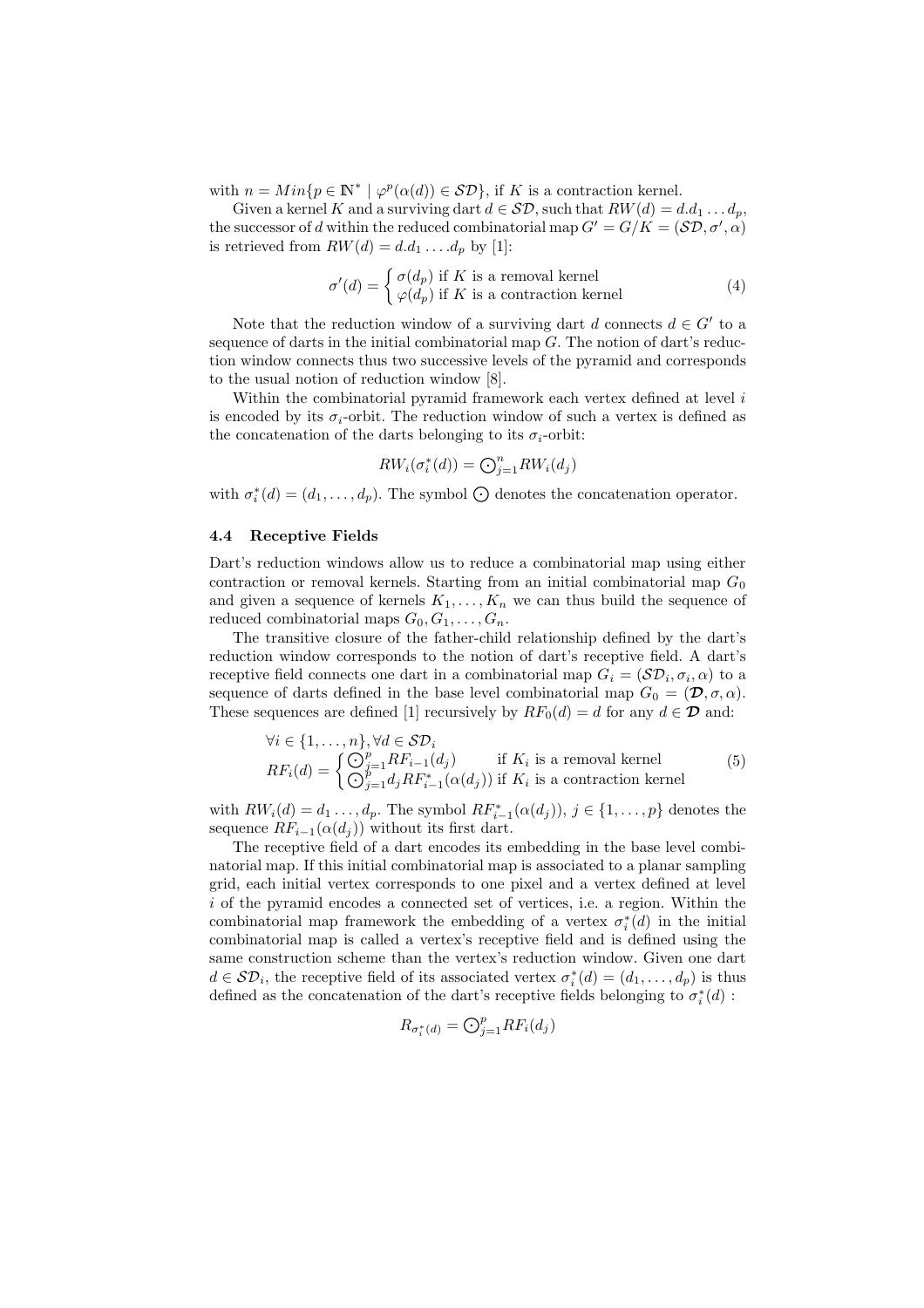

Fig. 1. One Combinatorial Pyramid encoding a stack of partitions of a heart.

The receptive field of a vertex  $\sigma_i^*(d)$  encodes the darts of the vertices reduced to the vertex  $\sigma_i^*(d)$  at level i [1]. Using a labeling function  $\mu$  in the base level combinatorial map, each label identifies a pixel in the associated image. This connected set of pixels may be retrieved by computing the set of reduced vertices:  $\cup_{d' \in R_{\sigma_i^*(d)}} \mu(d').$ 

#### 4.5 Application to the segmentation framework

Fig. 1 shows an application of Combinatorial Pyramids to the segmentation framework. The original image (Fig.  $1(a)$ ) is quantized into K gray levels. The quantization algorithm used in this experiment [11] decomposes the initial range of image's gray levels into  $K$  intervals. This set of intervals is designed in order to minimize the sum of the K variances computed on each interval.

Each region in  $(Fig. 1(b))$  encodes a connected component of the pixels whose gray value are mapped onto a same interval. The background of the image is determined by selecting the region with the greatest cardinal adjacent to the exterior of the image. Then, all regions included in the background whose size is lower than a given threshold T are merged with the background (Fig.  $1(c)$ ). The mean gray level of each region is then used to initialize a gray level histogram. The frequency  $h(i)$  of one entry i of the histogram is set to the sum of region's cardinal whose mean gray level is equal to i. This histogram is then quantized into  $K$  values and we merge any couple of adjacent region whose mean gray levels are mapped onto a same interval . This process is iterated form Fig. 1(d) to Fig. 1(f) until no merge occurs. Note that, at each level of the pyramid, the quantization algorithm only provides a partition of the range of grays values. The encoding of the partition and the merge operations are performed using the combinatorial pyramid model. The partition which may be obtained by using only [11] is represented on Fig. 1(b). The segmentation results represented in Fig. 1 have been obtained with  $K = 4$  and  $T = 10$ .

The mean gray level and the cardinal of each region are computed during the construction of the pyramid by updating the parameters of each surviving vertex from the ones of its reduction window. The borders of the partitions represented in Fig. 1 are deduced from the receptive fields (Section 4.4)